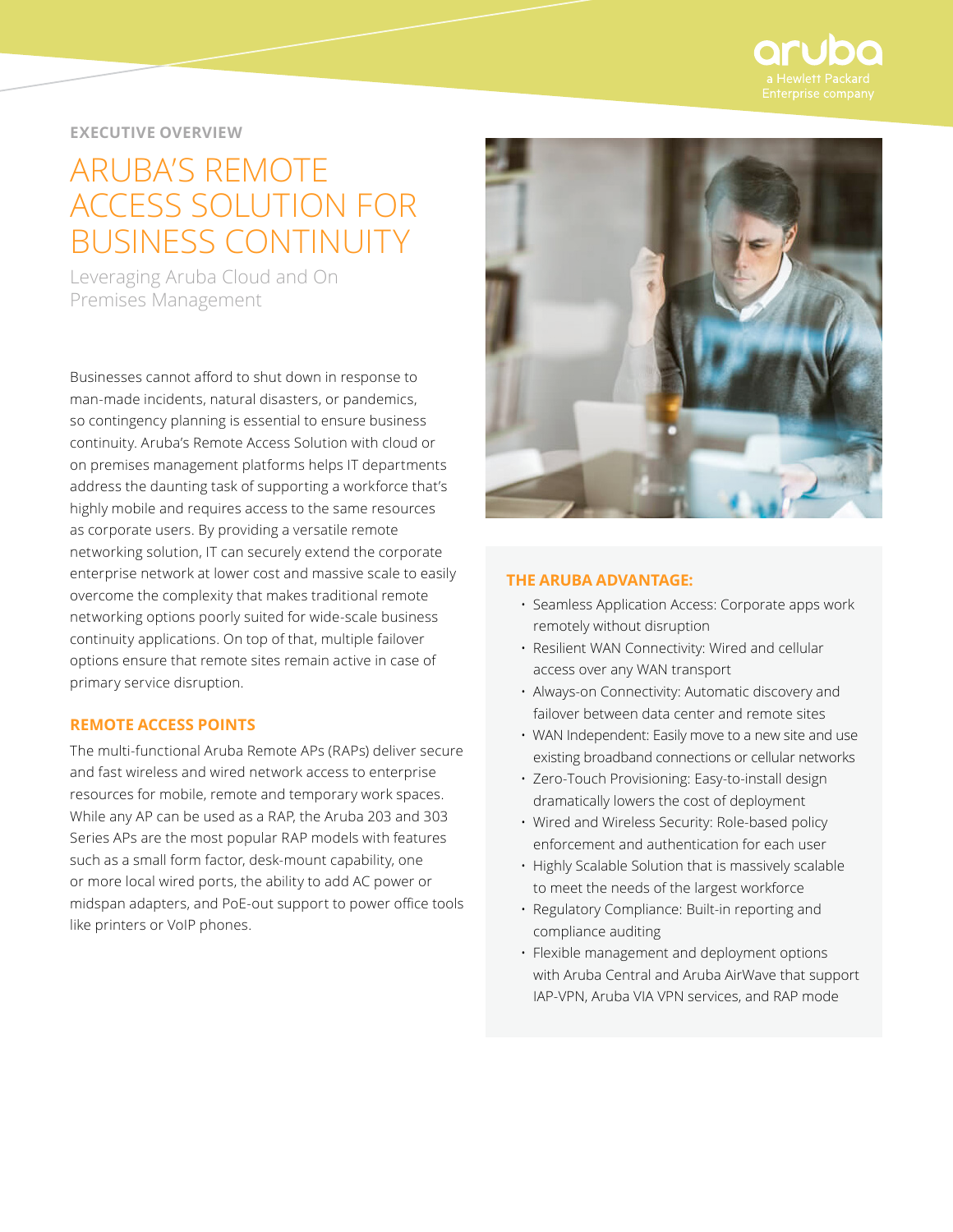# **CLOUD MANAGED**

Aruba Central is the industry's only cloud-native command center for all-in-one wired LAN, WLAN, VPN and SD-WAN operations across remote, campus, branch, and data center locations. It is a unified network operations, assurance, and security platform that simplifies deployment, management, and orchestration. This includes delivering consistent connectivity requirements to remote users in satellite, home, and temporary work spaces using secure overlay tunnels. End-users connecting from public or private Wi-Fi networks can also install the Aruba VIA VPN client. For more information, read "Aruba Central for Work From Home At A Glance".

## **ON PREMISES MANAGED**

Using the same security as Mobility Controllers in larger branches, the RAPs create a secure SSL/IPSec VPN connection back to an Aruba Mobility Controller over any wide-area transport, including cellular, DSL, and cable networks with plug-and-play simplicity.

Other VPN options include:

- 1. IAP-VPN connections that enable Aruba Central-managed APs and standalone Aruba Instant networks to terminate sessions onto the Mobility Controllers.
- 2. [Aruba VIA](https://www.arubanetworks.com/products/security/vpn-services/) for VPN services that can terminate end-user sessions from public or private Wi-Fi networks onto the same Mobility Controllers.

With Aruba AirWave software, IT network managers can centrally manage and monitor the entire distributed network, suitable for locations with no dedicated IT onsite. And by leveraging the free Aruba Activate service, IT can factory-ship RAPs directly to a remote location and bring a local network online with zero-touch provisioning.

Just like Mobility Controllers in the branch, RAPs support centralized management of data, voice, and video applications, including wired voice over IP (VoIP) desk phones, printers, and other IoT devices. RAP installation is plug-and-play, features built-in diagnostics, and is simple for any employee to power up. Software updates are automatically installed, eliminating the need to manually upgrade hundreds or thousands of sites.

## **UNIQUE ARUBA CAPABILITIES**

## **Seamless application access**

Aruba's RAP, just like the Mobility Controller, extends the workplace desk experience anywhere that has an Internet or cellular connection. Laptops and VoIP phones work just like they do in the office – including four digit dialing.

## **Resilient WAN connectivity**

Should a wired WAN link fail, a select range of RAP and Mobility Controller models can automatically switch to a modern cellular modem for dial back-up. The cellular modem plugs into a USB on the RAP or Mobility Controller, allowing for a wide range of modems and service providers.

#### **Always-on connectivity**

Aruba's solution supports both inter- and intra-data center redundancy. The RAP does not need to be programmed individually with route information – they're capable of discovering alternative paths automatically. In the data center, local VRRP-based high availability provides fast fail-over between devices. Should the data center connection become unavailable, RAPs and Mobility Controllers can fail-over to a redundant controller in another data center, providing a second line of defense.

## **Zero-touch provisioning**

RAPs can be deployed without IT touching any of the devices. The administrator simply configures a list of authorized RAPs on the controller, and when a RAP connects and presents a digital certificate that matches the authorized list it will automatically become part of the enterprise infrastructure. Configuration and software updates are automatically loaded in real-time as configuration changes are made.

#### **Wired and wireless security**

RAPs and Mobility Controllers feature secure wired and wireless connections that include encryption and user authentication to protect the remote network. In addition, the Aruba Wireless Intrusion Prevention (WIP) module provides advanced security, and the Policy Enforcement Firewall-V module extends application and user awareness to the remote site.